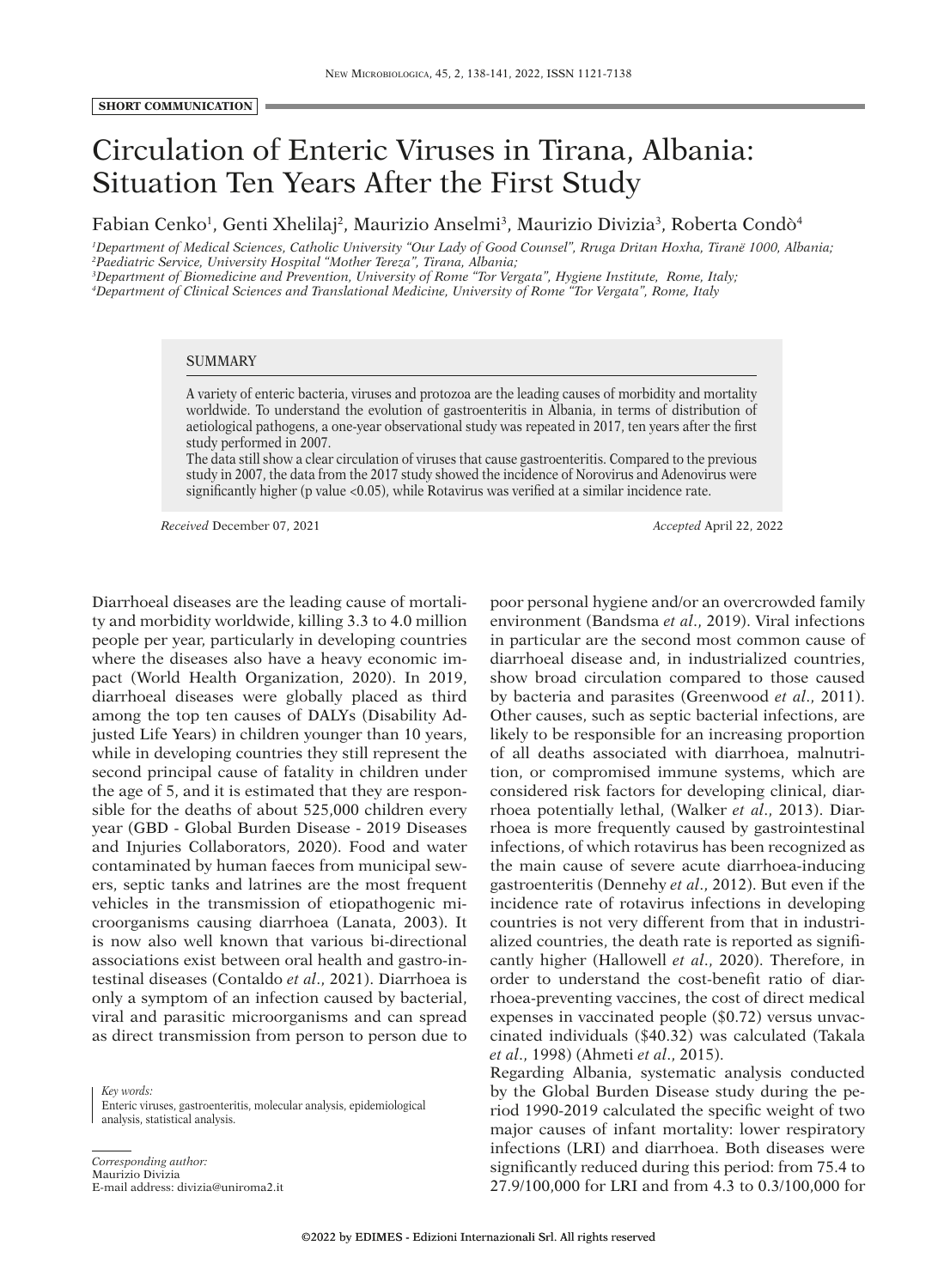diarrhoea, respectively (GBD 2019 Diseases and Injuries Collaborators, 2020). On the other hand, morbidity from infectious diseases is still high, representing 11% of the total disease burden. In 2010, diarrhoea alone had an annual incidence of 72/100,000 inhabitants (crude rates, all ages), which can still negatively affect children's health status (Burazeri *et al*., 2014). The present study methodology was submitted and approval was received from the National Committee of Bioethics, before the samples were collected and data were analysed (October 2013 - December 2014). In the present survey, clinical and epidemiological data from a sample of 167 cases of gastroenteritis were filled out by the staff of Paediatric Health Service. During a one-year period, the study recruited a sample of 167 children aged 1 month to 7 years, of both sexes, hospitalized at Paediatric Service of the University Hospital of Tirana (Albania). The study criteria were: paediatric age interval, hospitalization in infectious paediatric wards, and presence of diarrhoea. The data resulting from the epidemiological analysis were subsequently compared with those reported in a 2007 paper to establish any significant differences in the circulation of enteric viruses in the paediatric population of the city of Tirana, Albania and its surroundings after almost 10 years (Fabiana *et al*., 2007).

A specific questionnaire, aiming to collect individual data from each child affected by diarrhoea, was carefully filled out by the staff of Paediatric Health Service. The questionnaire reported useful information for describing general socio-economic and demographic conditions, as well as the children's health status (cases of overcrowding in the household, etc.), lifestyle and hygiene in the child's home (presence of toilet or latrine, etc.), the type of foods and method of alimentation, the accessibility to drinking water from the domestic network or the type of water used for drinking, the use of mineral water for infants and other more specific questions regarding gastroenteritis.

A total of 167 human stool samples from children suffering from diarrheal diseases were collected in faecal collectors (V302-F; Starplex Scientific, In., Ontario, Canada) and prepared in 10% w/v in complete buffered salts (PBS). After 10 minutes of vigorous mixing, samples were centrifuged at 4500 rpm/15 min and the supernatant collected, divided into aliquots and frozen at -80°C until their transport, via routine specimen transfers, to the University of Rome "Tor Vergata" (Italy) for virological testing. All samples were accompanied by requisition forms documenting the timing of specimen collection.

All of the stool samples were tested by RT-PCR for Astrovirus, Rotavirus, Norovirus GI and GII, Adenovirus (http://www.ncbi.nlm.nih.gov/BLAST). To avoid a different test sensitivity, the molecular test performed in 2007 and described in a previous paper concerning the influence of enteric viruses in Albania

were scrupulously repeated together with the same lab procedures and techniques (Fabiana *et al*., 2007). All of the enzymes for the molecular test were obtained from Promega, Milan, Italy.

Genomic viral RNA was extracted using the TRizolLS reagent (Gibco, BRL, Milan, Italy) and the final pellet was resuspended in 55-60ul of sterile water. Genomic viral DNA was extracted using the Seek Viral DNA kit (Talent, Milan, Italy). The final pellet was resuspended in 60ul of pure ribonuclease-free water and divided into aliquots. The amplified product was purified using the QIAgen PCR purification Kit (QIAgen, Milan, Italy) and the reading was performed using a New Generation of Sequencing. The obtained sequences were analysed at the NIH site (www.ncbi. nlm.nih.gov/BLAST).

Current data suggest an evident circulation of enteric viruses with little or no significant difference from previous results obtained almost 10 years ago (Fabiana *et al*., 2007).

According to the results, 125 out of 167 (74.8%) stool samples were positive for one virus whereas 13 out of 167 (8.3%) for two or more viruses. From the total of 132 samples that were positive to at least one virus, Rotavirus was the most representative with 93 positive samples (70%), Astrovirus 1 (0.8%), Norovirus GG2 4 (3%), Adenovirus 32 (25.7%). From the family of Adenoviruses, Adenovirus 40 and Adenovirus 41 were identified in 2 and in 10 samples, respectively. The negative samples represent 20.9% of the total (Fabiana *et al*., 2007).

Two subsequent studies, 10 years apart, measured the yearly frequency of diarrhoea commonly caused by viruses in children hospitalized with the diagnosis of gastroenteritis. *Table 1* shows the two samples, composed of 313 and 167 children, studied in 2007 and 2017, respectively, and the relative number of children in whom each virus was identified. To determine which of these viruses have statistically changed their distribution the in paediatric age group in Albania, we can run a z test comparing two proportions in the two samples.

According to the statistical test, the Rotavirus and Astrovirus were distributed similarly in the two different studies, since the z value is equal to 0.2 and 1.5, respectively, and the relative p values are both higher than  $0.05$  (0.8 and 0.1). The opposite is true for the other two viruses: the Norovirus increased, while the Adenovirus decreased from 2007 to 2017. According to the statistical test, z values are 3.0 for Norovirus and 2.9 for Adenovirus. In both cases, the relative p value is much lower than the threshold value of 0.05

In the total of positive samples, 41.3% belong to females and 58.7% to males; 56.7% of children live in the urban area while 43.3% reside in the suburban and rural areas around Tirana (*Table 2*).

The age distribution of the samples is 28.1% 1-6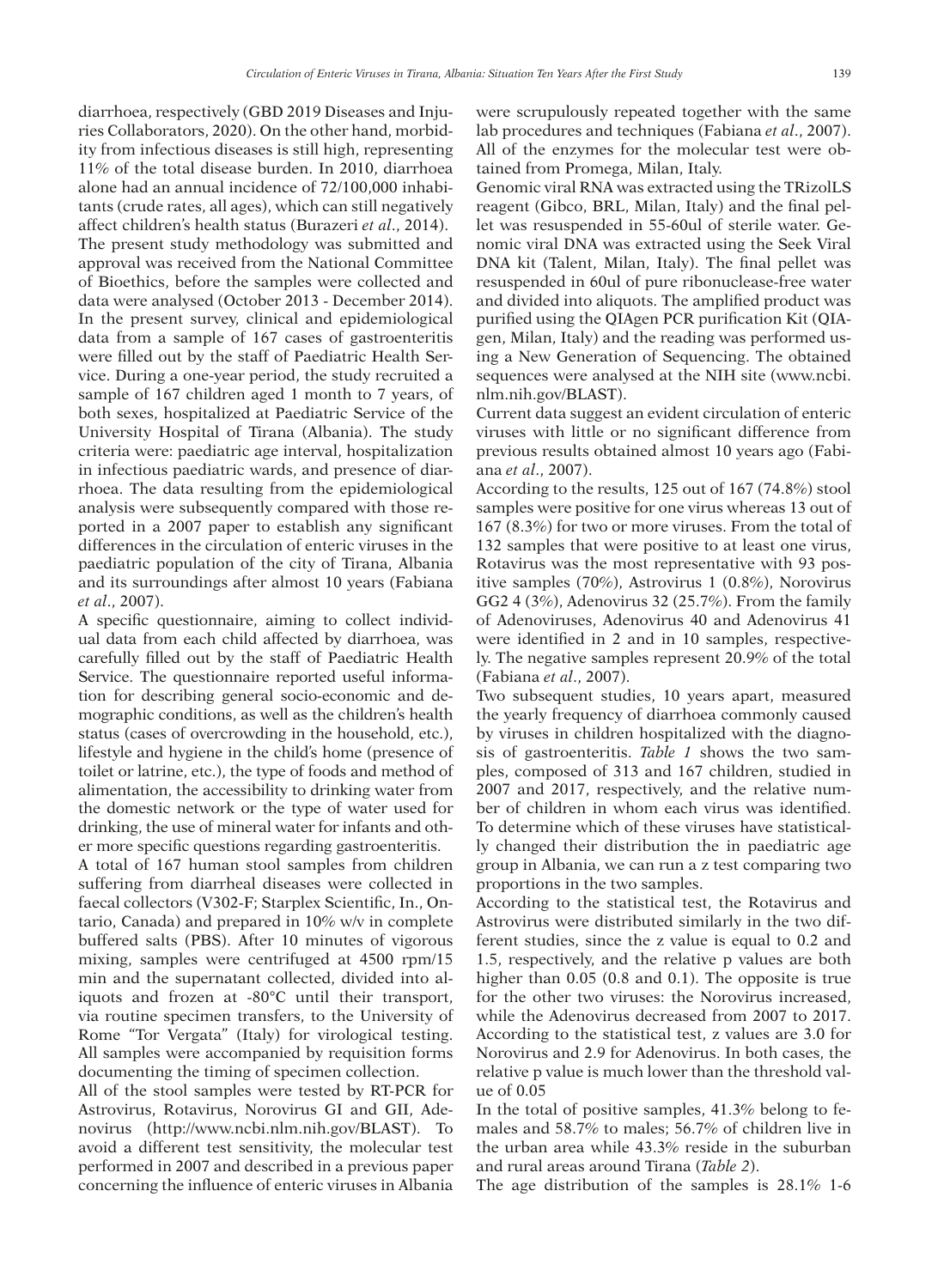|         | ,,,       |      |                   | $\tilde{\phantom{0}}$ |                  |      |                    |      |              |      |        |
|---------|-----------|------|-------------------|-----------------------|------------------|------|--------------------|------|--------------|------|--------|
| Year    | Rotavirus |      | <i>Astrovirus</i> |                       | <b>Norovirus</b> |      | Adenovirus         |      | Neg. samples |      | Tot    |
|         | Nο        | $\%$ | No                | $\%$                  | No               | %    | No                 | $\%$ | No           | $\%$ | Sample |
| 2007    | 105       | 71.4 |                   | 3,4                   | 1 Q              | 12.9 | 18                 | 12.3 | 166          | 53.1 |        |
| 2017    |           | 70   |                   |                       |                  |      | 34                 | 26   | 35           |      | 167    |
| p-value | > 0.05    |      | > 0.05            |                       | < 0.05           |      | p value $< 0.05$ ) |      | n/a          | n/a  | n/a    |

**Table 1** *- Differences in virus circulating in year 2007 vs year 2017.*

**Table 2** *- Data obtained from the questionnaires.*

| Period                                   | Gender                                     |                                     | Mean Age      |       | Residence Area                           |  |  |  |  |
|------------------------------------------|--------------------------------------------|-------------------------------------|---------------|-------|------------------------------------------|--|--|--|--|
|                                          | Female                                     | Male                                | <i>Months</i> | Urban | Rural                                    |  |  |  |  |
| 2017                                     | 41.3                                       | 58.7                                | $15.8(2-84)$  | 56.7  | 43.3                                     |  |  |  |  |
| 2007                                     | 42.8                                       | 57.2                                | $17.6(2-144)$ | 48.2  | 45.7                                     |  |  |  |  |
| NUMBER OF ADULTS LIVING IN THE HOUSEHOLD |                                            |                                     |               |       |                                          |  |  |  |  |
|                                          | $2 - 3$                                    |                                     | $4 - 5$       |       | 6 or more                                |  |  |  |  |
| 2017                                     | 15.2                                       |                                     | 49.4          |       | 35.4                                     |  |  |  |  |
| 2007                                     | 17.8                                       |                                     | 44.5          |       | 37.7                                     |  |  |  |  |
|                                          | NUMBER OF CHILDREN LIVING IN THE HOUSEHOLD |                                     |               |       |                                          |  |  |  |  |
|                                          |                                            | 2                                   | 3             |       | $\geq 4$                                 |  |  |  |  |
| 2017                                     | 39.7                                       | 36.4                                | 13.3          |       | 10.6                                     |  |  |  |  |
| 2007                                     | 33.2                                       | 33.2                                | 18.2          |       | 15.4                                     |  |  |  |  |
|                                          |                                            | DOMESTIC AND DRINKING RUNNING WATER |               |       | <b>TYPE OF DOMESTIC HYGIENIC SERVICE</b> |  |  |  |  |
|                                          | <b>Yes</b>                                 | N <sub>o</sub>                      | Latrine       |       | Toilet                                   |  |  |  |  |
| 2017                                     | 39.7                                       | 36.4                                | 32.3          |       | 68.4                                     |  |  |  |  |
| 2007                                     | 33.2                                       | 33.2                                | 43.0          |       | 97.0                                     |  |  |  |  |

months, 30.1% 7-12 months, 18.3% 13-18 months, 15.7% 19-24 months, and 7.8% more than 24 months. The mean age is 15.6 months with a range of 2-84 months (*Table 2*).

Another variable relates to the number of persons living in the household, where 15.2% of patients live with 2-3 adults, 49.4% live with 4-5 adults, and 35.4% with six or more adults. With regard to the presence of children in the household, 39.7% live with one other child, 36.4% with two other children, 13.3% with three other children, and 10.6% with four or more children (*Table 2*).

Only 39.7% of the interviewees declared they had running water 24 hrs/day, while 36.4% have no running water at home (*Table 2*). Depending on the availability of water, one third (32.3%) have just latrines while two thirds (68.4%) have a toilet at home.

Water is the principal vehicle of the enteric pathogen and the amount and quality of water is extremely important (Gorski *et al.*, 2019). Upon analysing the individual data of both surveys, no significant differences can be noted; thus, in the city of Tirana and its surroundings the social-economic situation, lifestyle and hygiene in the home appear practically unchanged in the last 10 years.

The official statistics of the Tirana University Hospital covering the same period as the study samples were randomly collected. The three separate services of the paediatrics department, where gastroenteric cases were normally admitted, reported around 1,000 cases, corresponding to more than 3,500 recovery days for the period from January to November 2016. To these figures should be added the children hospitalized in other regional and district-based hospitals, as well as outpatients accessing day hospitals or hospital-based polyclinics for paediatric services in the entire country.

In conclusion, the virological analyses carried out after about 10 years in the city of Tirana and other surrounding cities continue to confirm the substantial presence of circulating enteric viruses.

If we consider the absence of a wastewater treatment plant, the picture of massive environmental pollution appears correct and consistent with what was declared in all the results.

Although there is still a large circulation of viruses, the number of gastroenteritis cases and the number of hospitalizations have decreased, indicating a clear epidemiological transition with a significant shift from an infectious disease to non-communicable diseases (Stroni *et al*., 2014). In the current condition, considering the important contribution of Rotaviruses in the overall rate of diarrheal disease in the paediatric population of the city of Tirana, Albania and its surroundings, the specific vaccine (Takala *et al*., 1998) would certainly be an important contribution, able to prevent at least two thirds of the burden of cases of diarrhoea in all clinical forms, both clinical and morbidity, and cases of hospitalization and deaths related to Rotaviruses, which continue to heavily affect the country's paediatric population.